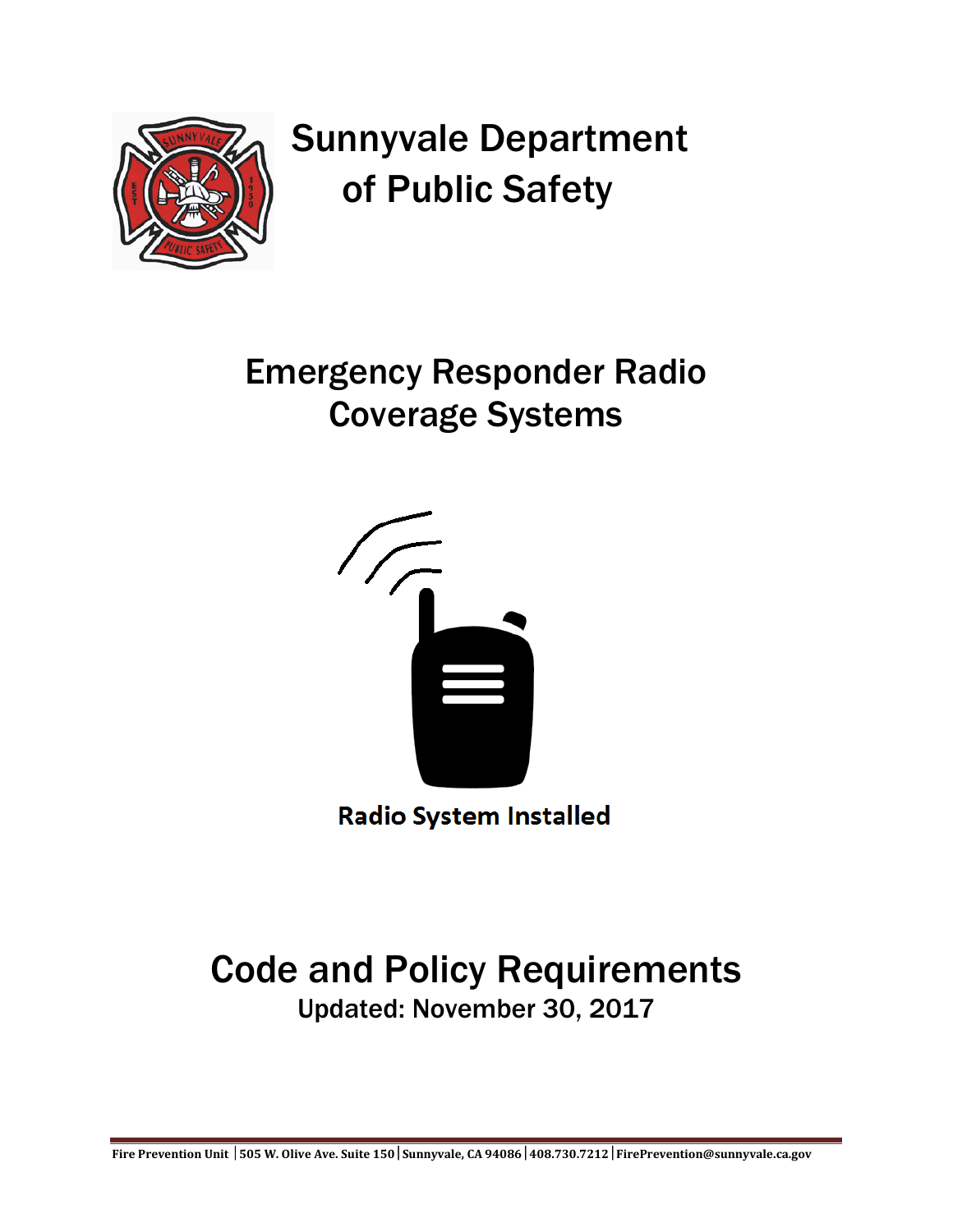**510.1 Emergency responder radio coverage in new buildings.** A*pproved* radio coverage for emergency responders shall be provided within all buildings meeting any one of the following conditions:

- 1. There are more than 3 *stories above grade plane* (as defined by the Building Code Section 202);
- 2. The total building area is 30,000 square feet or more;
- 3. The total *basement* area is 5,000 square feet or more;
- 4. Where required by the *fire code official* and radio coverage signal strength levels are not consistent with the minimum levels set forth in Section 510.4.1

#### **Exceptions:**

1. Where *approved* by the building official and the *fire code official*, a wired communication system in accordance with Section 907.2.13.2 shall be permitted to be installed or maintained in lieu of an *approved* radio coverage system.

2. Where it is determined by the fire code official that the radio coverage system is not needed.

3. In facilities where emergency responder radio coverage is required and such systems, components or equipment required could have a negative impact on the normal operations of that facility, the *fire code official* shall have the authority to accept an automatically activated emergency responder radio coverage system.

4. Buildings and areas of buildings that have minimum radio coverage signal strength levels of the Silicon Valley Regional Interoperability Authority (SVRIA) P25 Phase 2 700 MHz Digital Trunked Radio System within the building in accordance with Section 510.4.1 without the use of an indoor radio coverage system.

The radio coverage system shall be installed and maintained in accordance with Sections 510.4 through 510.7 of this code and with the applicable provisions of NFPA 1221, Standard for the Installation, Maintenance and Use of Emergency Services Communications Systems.

The coverage shall be All new buildings shall have approved radio coverage for emergency responders within the building based upon the existing coverage levels of the public safety communication systems of the jurisdiction at the exterior of the building. This section shall not require improvement of the existing public safety communication systems.

**510.1.1 Obstruction by new buildings.** When in the opinion of the *fire code official*, the construction of a new building obstructs line of sight emergency radio communications to existing buildings or other locations, the developer of the new building shall correct the degraded radio coverage as necessary to restore communications capabilities in accordance with Section 510 of this code.

**510.2 Emergency responder radio coverage in existing buildings.** Existing buildings shall be provided with approved radio coverage for emergency responders as required in Chapter 11.

**510.3 Permit required.** A construction permit for the installation of or modification to emergency responder radio coverage systems and related equipment is required as specified in Section 105.7.5. Maintenance performed in accordance with this code is not considered a modification and does not require a permit. A frequency change made to an existing system is considered to be new construction and will require a construction permit.

An operational permit is required to maintain an emergency responder radio coverage system as specified in Section 105.6.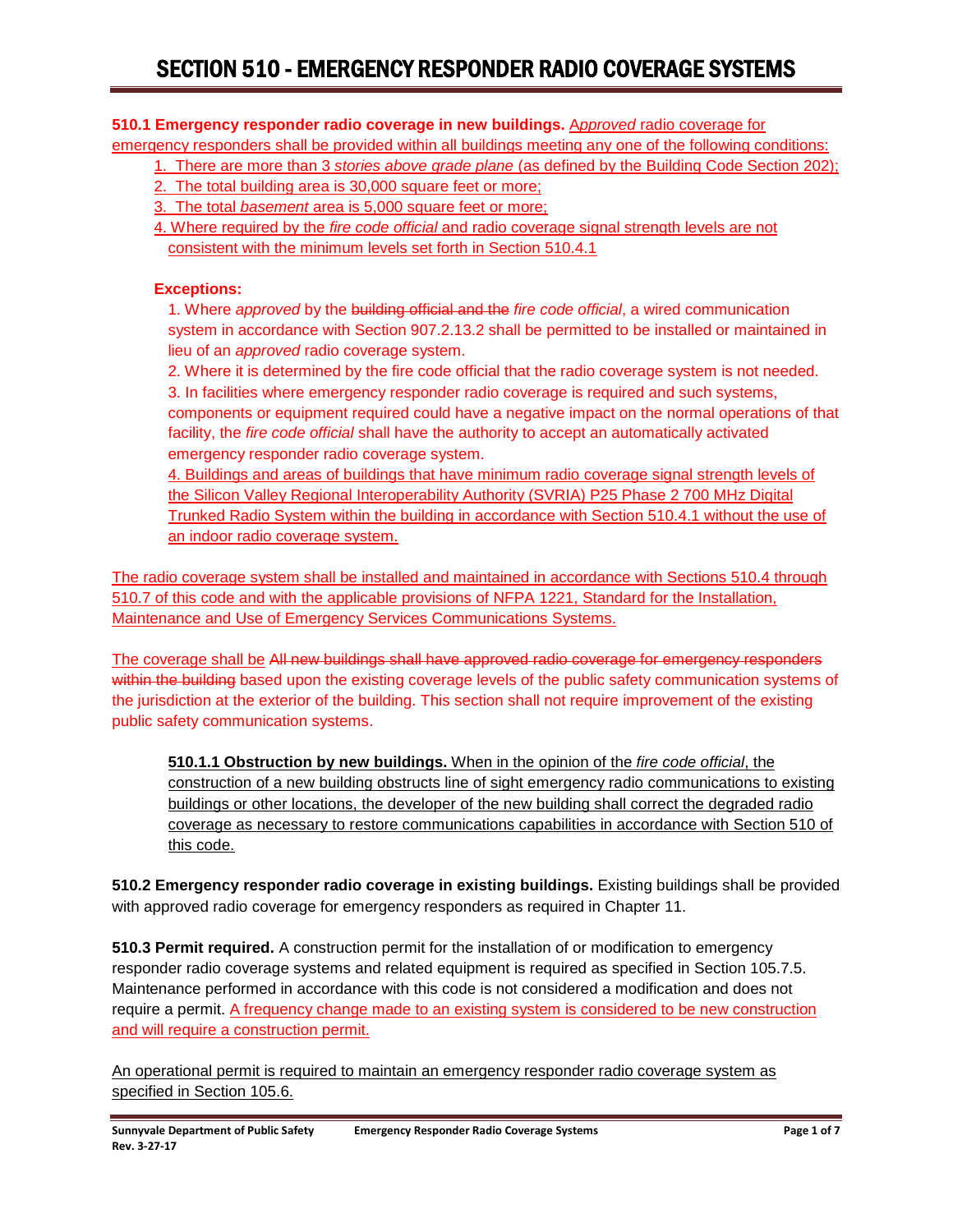**510.3.1 SVRIA system registration.** Prior to issuance of a construction permit, systems must be registered with the SVRIA and proof of registration shall be submitted to the *fire code official* upon plan submittal.

**510.4 Technical requirements.** Systems, components, and equipment required to provide emergency responder radio coverage systems shall comply with Section 510.4.1 through 510.4.2.5.

**510.4.1 Radio signal strength.** The building shall be considered to have acceptable emergency responder radio coverage when signal strength measurements in 9095 percent of all areas on each floor of the building meet the signal strength requirements in Sections 510.4.1.1 and 510.4.1.2.

**Exception:** Critical areas, such as the *fire command center*(s), the fire pump room(s), *interior exit stairways*, *exit passageways*, elevator lobbies, standpipe cabinets, rescue air filling stations, sprinkler sectional valve locations, and other areas required by the *fire code official*, shall be provided with 99 percent floor area radio coverage.

**510.4.1.1 Minimum signal strength into the building.** A minimum signal strength of -95 dBm shall be receivable in 90% of the area of each floor within the building when transmitted from the Silicon Valley Regional Interoperability Authority (SVRIA) P25 Phase 2 700 MHz Digital Trunked Radio System.

**510.4.1.2 Minimum Maximum signal strength out of the building.** A minimum maximum signal strength of -95 dBm shall be received by the agency's radio systemSilicon Valley Regional Interoperability Authority (SVRIA) P25 Phase 2 700 MHz Digital Trunked Radio System at the donor site when transmitted from 90% of the area of each floor within the building.

**510.4.1.3 Signal strength differential.** The system shall be designed to ensure that there is a minimum 15 dBm difference between the interior and exterior signal strength.

**510.4.1.4 Delivered audio quality.** The radio coverage system shall provide a minimum delivered audio quality of level 3.4 (DAQ "3.4") on each floor of the building or structure. DAQ 3.4 constitutes audio quality that makes speech understandable with repetition only rarely required with some noise and distortion.

**510.4.1.5 Building conduit and pathway survivability.** All new buildings shall be constructed with not less than a two-inch (2") conduit having a minimum two-hour fire resistive rating installed between the first floor or the bottom subterranean floor, to the roof or other approved 2-hour fire-resistive rated enclosure.

Installed riser cable shall be protected by a 2-hour fire-resistive rated enclosure. **Exception:** In existing buildings, riser cable mechanically protected by metal conduit can be routed through a sprinkler-protected, 1-hour rated fire-resistive enclosure, including the door.

All feeder cable shall be either protected by an automatic sprinkler system in accordance with NFPA 13 or installed within approved metal raceway.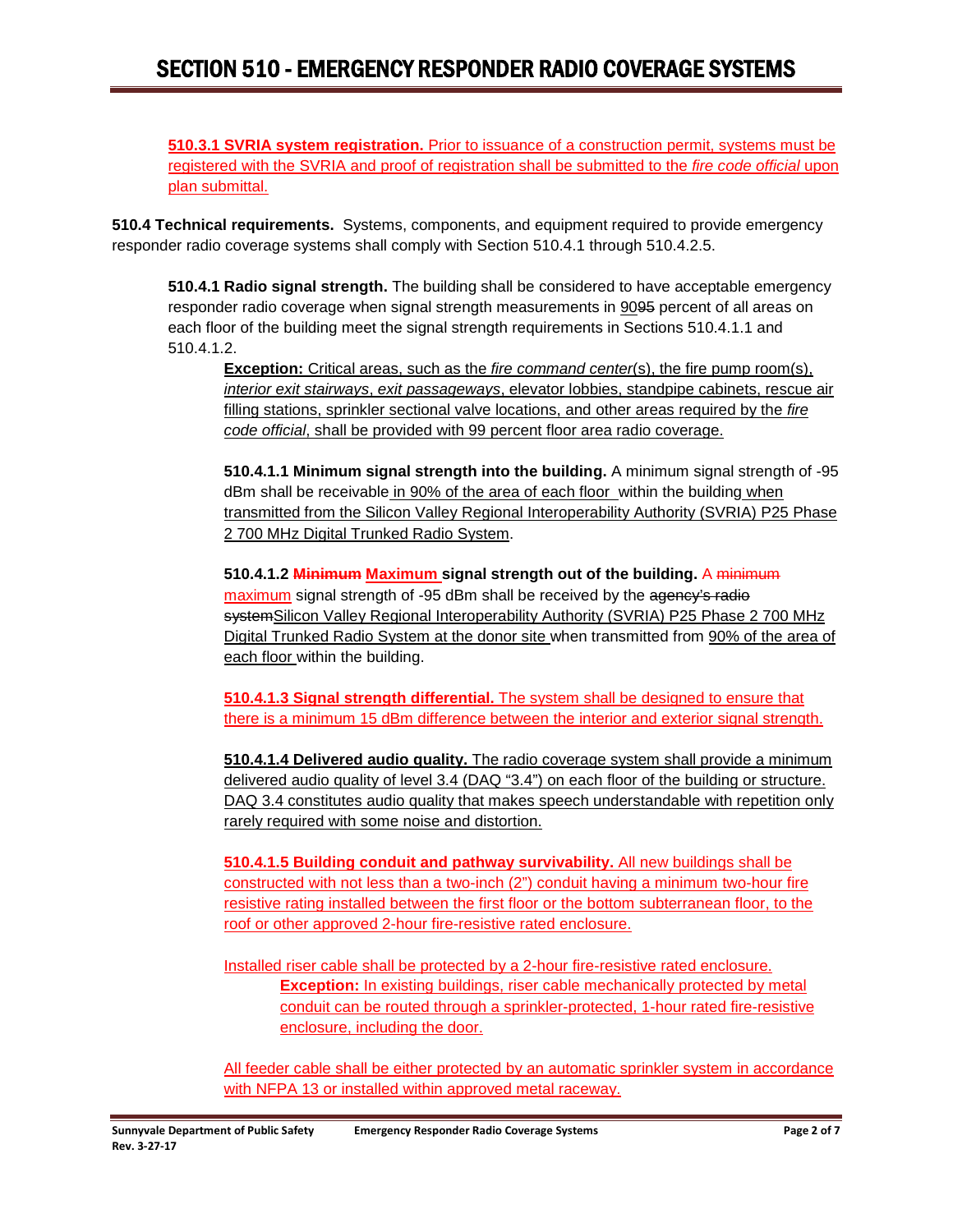All radio cable (riser and feeder) is required to be plenum-rated. Cable other than radio cable is allowed to comingle with the radio cable in the conduit provided it is listed, shielded cable that will not interfere with the radio cable.

At each floor and the roof, an opening shall be made to allow easy access to the conduit from the ceiling.

Access in either the form of a drop ceiling or access panel shall be made along hallways and through firewalls.

All floors of the subterranean parking garages shall have a similar conduit installation and access.

**510.4.2 System design.** The emergency responder radio coverage system shall be designed in accordance with Sections 510.4.2.1 through 510.4.2.5.

**510.4.2.1 Amplification systems allowed.** Buildings and structures which cannot support the required level of radio coverage shall be equipped with a radiating cable system, a distributed antenna system with Federal Communications Commission (FCC) certified, Class A channelized (spectrum agile) public-safety grade signal boosters (amplifiers) designed for the bands and frequencies specified by the *fire code official*, or other system allowed by the *fire code official* in order to achieve the required adequate radio coverage.

**510.4.2.2 Technical criteria.** The *fire code official* shall maintain a document providing the specific technical information and requirements for the emergency responder radio coverage system. This document shall contain, but not be limited to, provide the various frequencies required, the location of radio sites, effective radiated power of radio sites, and other supporting technical information upon request by the building owner or owner's representative.

**510.4.2.3 Power supply sources.Standby power.** Emergency responder radio coverage systems shall be provided with standby power in accordance with Section 604 at least two independent and reliable power supply sources conforming to NFPA 72 and the Electrical Code, one primary and one secondary. The standby power supply shall be an approved UPS system capable of operating the emergency responder radio coverage system for a period of at least 24 hours. When primary power is lost, the power supply to the emergency responder radio coverage system shall automatically transfer to the secondary power supply.

**510.4.2.3.1 Emergency power off.** The UPS system shall be equipped with an emergency power off (EPO) switch in a location approved by the *fire code official*. The EPO shall disconnect both the circuit breaker and secondary power supply simultaneously.

**510.4.2.4 Signal booster requirements.** If used, signal boosters shall meet the following requirements:

1. All signal booster components shall be contained in a National Electrical Manufacturer's Association (NEMA) 4-type waterproof cabinet.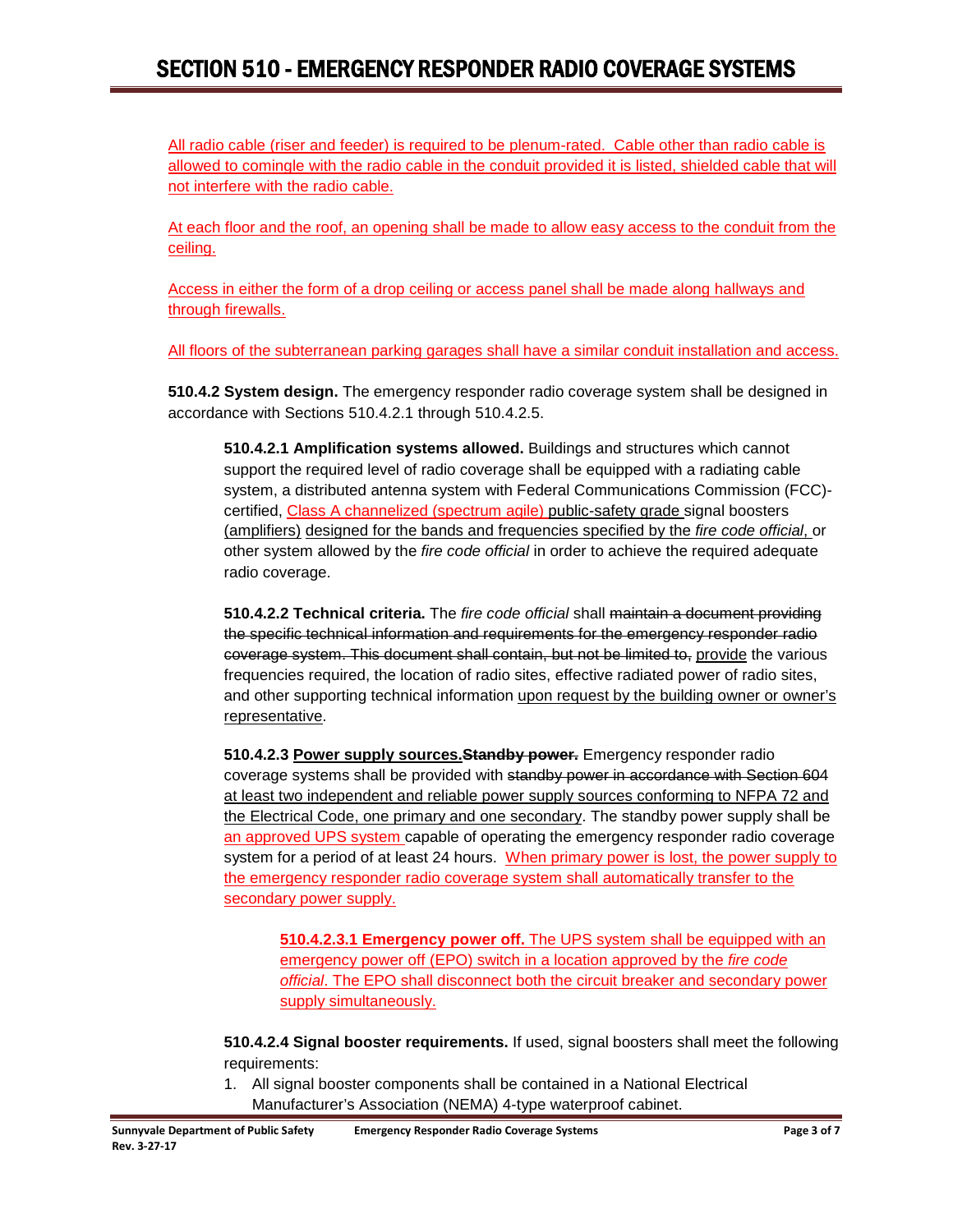- 2. Battery systems used for the emergency power source shall be contained in a NEMA 4-type waterproof cabinet.
- 3. The signal booster system and battery system power supply(ies) shall be electrically supervised in accordance with NFPA 1221. and monitored by a supervisory service or when approved by the fire code official, shall sound an audible signal at a constantly attended location.
	- i. For buildings without a fire alarm system, a dedicated monitoring panel in accordance with NFPA 72 shall be provided to annunciate automatic supervisory and trouble signals for the signal booster system and power supply(ies) and sound an audible signal at a constantly attended location.
- 4. Equipment shall have FCC certification prior to installation.

**510.5 Installation requirements.** The installation of the public safety radio coverage system shall be in accordance with Sections 510.5.1 through 510.5.6.

**510.5.1 Approval prior to installation.** Amplification systems capable of operating on frequencies licensed to any public safety agency by the FCC shall not be installed without prior coordination and approval of the *fire code official*.

**510.5.2 Minimum qualifications of personnel.** The minimum qualifications of the system designer, and lead installation personnel and personnel conducting radio system tests shall include possession of:

- 1. A valid FCC-issued general radio operators license; and
- 2. Certification of in-building system training issued by a nationally recognized organization, school or a certificate issued by
	- a. Associated Public Safety Communications Officials (APCO)
	- b. National Association of Business Education Radio (NABER)
	- c. Personal Communications Industry Association (PCIA) or,
	- $d$ . the manufacturer of the equipment being installed.

All design documents and all tests shall be documented and signed by a person meeting the minimum qualification noted in this section.

These qualifications shall not be required where demonstration of adequate skills and experience satisfactory to the fire code official is provided.

**510.5.3 Acceptance test procedure and system certification.** When an emergency responder radio coverage system is required, and upon completion of installation, the building *owner* shall have the radio system tested to ensure that two-way coverage on each floor of the building is a minimum or 90 percent in accordance with Section 510.4.1. The test procedure shall be conducted as follows:

1. Talk-back testing from a site to the Silicon Valley Regional Interoperability Authority (SVRIA) P25 Phase 2 700 MHz Digital Trunked Radio System shall use Sunnyvale Department of Public Safety radio(s) on the designated control channel (Channel 2) and may be witnessed by a representative of the Sunnyvale Department of Public Safety.

((1.))2. Each floor of the building shall be divided into a grid of 20 approximately equal test areas.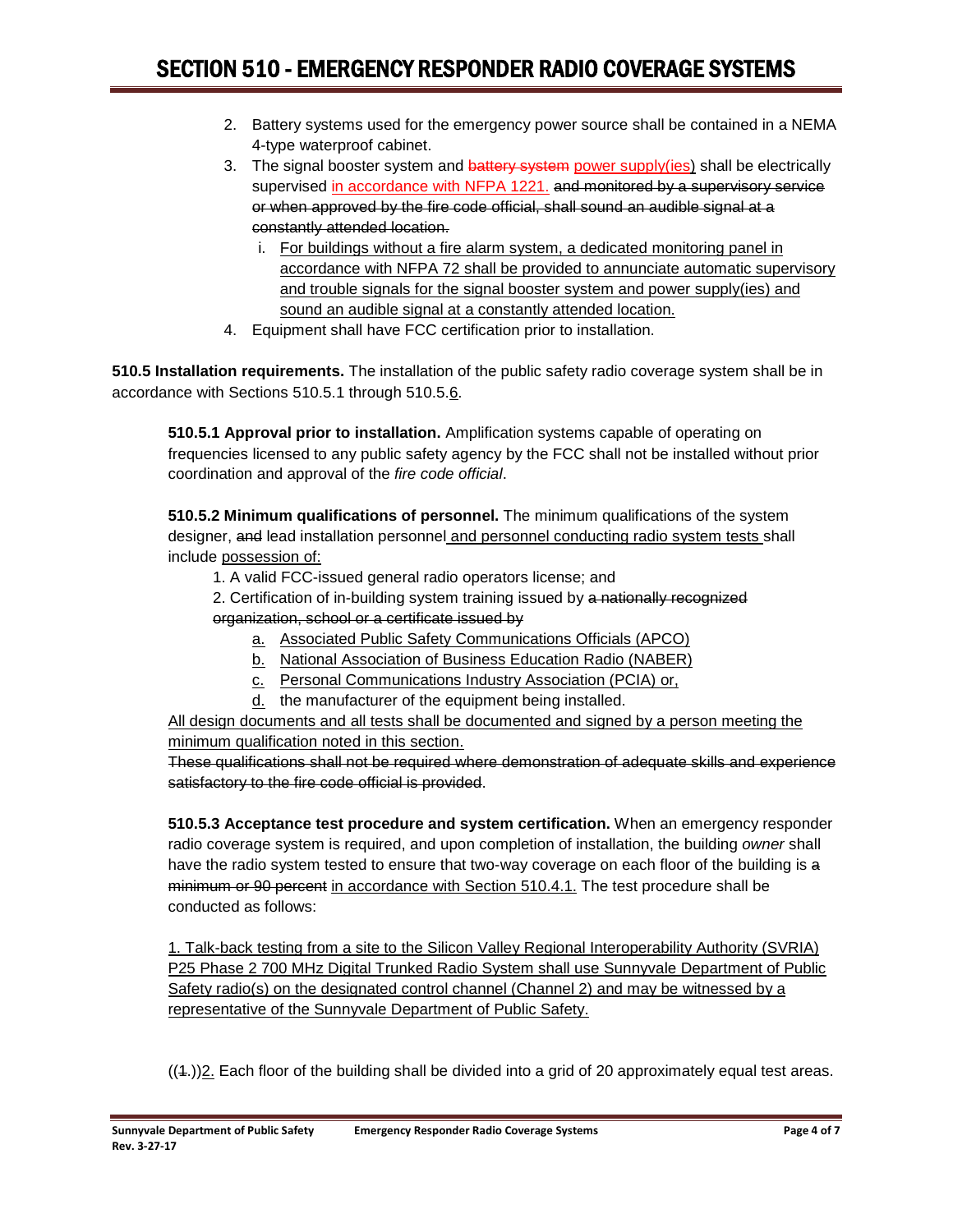2.3. The test shall be conducted using a calibrated portable radio of the latest brand and model used by the agency talking through the agency's radio communications system.

3. Failure of a maximum of two nonadjacent test areas shall not result in failure of the test.

4. In the event that three of the test areas on a floor fail the talk back test, in order to be more statistically accurate, the floor shall be permitted to be divided into 40 equal test areas. Failure of a maximum of four nonadjacent test areas shall not result in failure of the test. If the system fails the 90% coverage requirement for the 40-area test, the emergency responder radio system shall be altered to meet the 90 percent coverage requirement.

**Exception:** Critical areas shall be provided with 99 percent floor area coverage.

5. A test location approximately in the center of each test area shall be selected for the test, with the radio enabled to verify two-way communications to and from the outside of the building through the public agency's radio communication system Silicon Valley Regional Interoperability Authority (SVRIA) P25 Phase 2 700 MHz Digital Trunked Radio System. Once the test location has been selected that location shall represent the entire test area. Failure in the selected test location shall be considered failure of that test area. Additional test locations shall not be permitted

6. The test for emergency responder radio coverage will be considered passed when 90% of the test locations on each floor are able to pass two-way communications to and from the outside of the building.

**Exception**: Critical areas shall be provided with 99 percent floor area radio coverage.

7.6. The gain values/output levels of all amplifiers shall be measured and the test measurement results shall be kept on file with the building *owner* so that the measurements can be verified during annual tests. In the event that the measurement results become lost, the building owner shall be required to rerun the acceptance test to reestablish the gain values.

 $8.((7))$  As part of the installation a spectrum analyzer or other suitable test equipment shall be utilized to ensure spurious oscillations are not being generated by the subject signal booster. This test shall be conducted at time of installation and subsequent annual inspections.

9. Individuals conducting initial benchmark and system acceptance tests shall meet the minimum qualifications in accordance with Section 510.5.2. All test results are required to be validated by an *approved* third party, independent of the system designer and installer.

Prior to issuance of the building Certificate of Occupancy, a system acceptance test report shall be submitted to the *fire code official*, maintained on the premises and be made available to the public safety department upon request. The report shall verify compliance with Section 510.5.4, and include the emergency responder radio coverage system equipment data sheets, diagram showing device locations and wiring schematic, and a copy of the electrical permit and system certification letter.

**510.5.4 FCC Compliance.** The emergency responder radio coverage system installation and components shall also comply with all applicable federal regulations, including, but not limited to, FCC 47 CFR Part 90.219.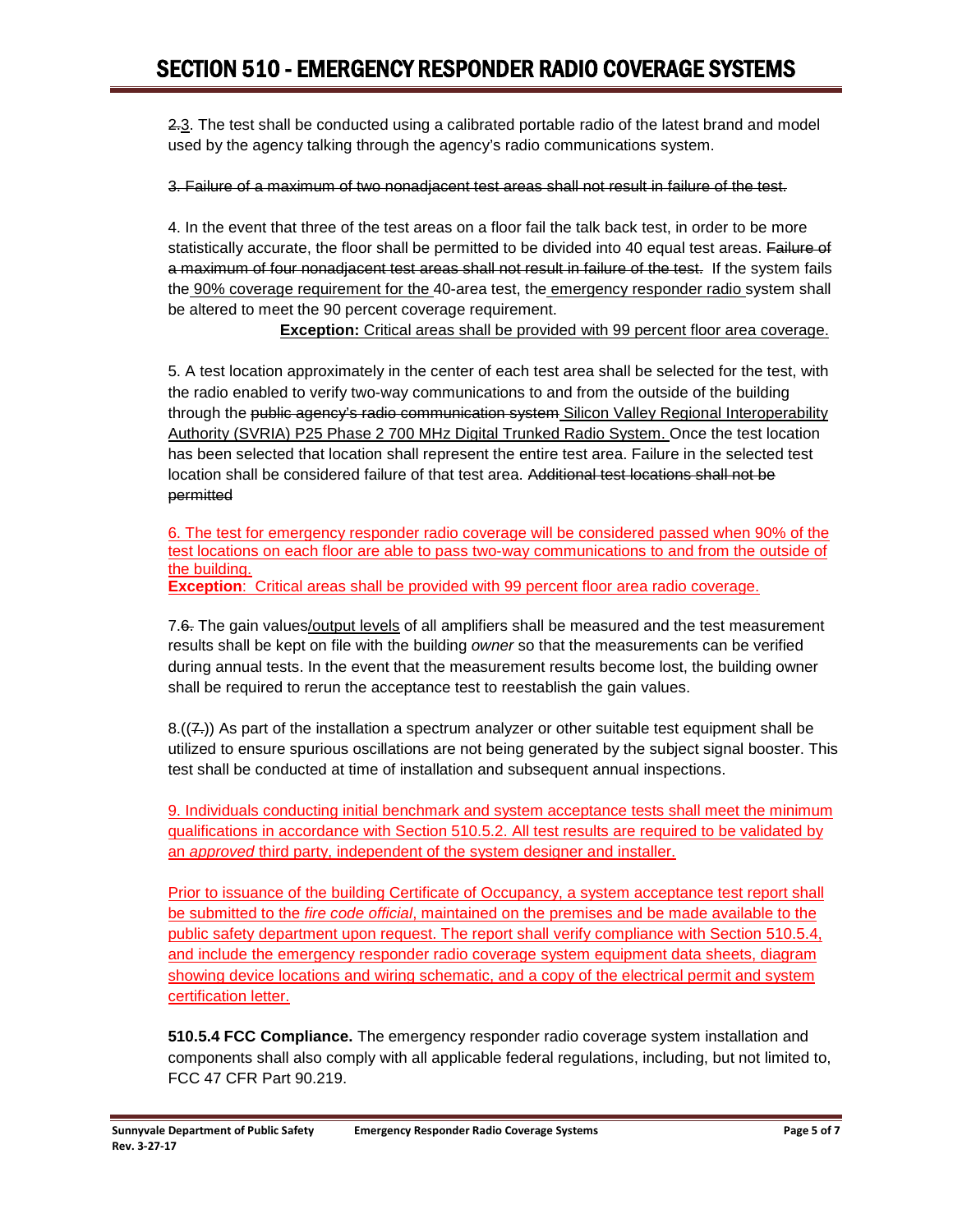**510.5.5 Location of equipment.** For buildings without a *fire command center* the communications control equipment and portable handsets shall be located inside the building near the fire alarm control panel, or other *approved* location.

**510.5.6 Signage.** Buildings equipped with an emergency responder radio coverage system shall be identified by an *approved* sign located above or near the building key box stating: "Radio System Installed".

**510.6 Maintenance.** The emergency responder radio coverage system shall be maintained operational at all times in accordance with Sections 510.6.1 through 510.6.35.

**510.6.1 Testing and proof of compliance.** The emergency responder radio coverage system shall be inspected and tested annually or whenever structural changes occur including additions or remodels that could materially change the original field performance tests. Individuals conducting the tests shall meet the minimum qualifications in accordance with Section 510.5.2. All tests shall be validated by an *approved* third party, independent of the system designer and installer. Testing shall consist of the following:

- 1. In-building coverage test as described in Section 510.5.3.
- 2. Signal boosters shall be tested to ensure that the gain/output level is the same as it was upon initial installation and acceptance.
- 3. Backup batteries and power supplies shall be tested under load of a period of one hour to verify that they will properly operate during an actual power outage. If within the 1-hour test period the battery exhibits symptoms of failure, the test shall be extended for additional 1-hour periods until the integrity of the battery can be determined.
- 4. All other active components shall be checked to verify operation within the manufacturer's specifications.
- 5. At the conclusion of the testing, a report, which shall verify compliance with Sections 510.5.3 and 510.6 shall be submitted to the *fire code official* and a copy maintained on the premises and made available to Public Safety Department personnel upon request.

**510.6.2 Additional frequencies.** The building *owner* shall modify or expand the emergency responder radio coverage system at their expense in the event frequency changes are required by the FCC or additional frequencies are made available by the FCC. Prior approval of a public safety radio coverage system on previous frequencies does not exempt this section.

**510.6.3 Field testing.**Ageney Sunnyvale Department of Public Safety personnel shall have the right to enter onto the property at any reasonable time to conduct field testing to verify the required level of radio coverage.

**510.6.4 Qualifications of testing personnel.** All tests shall be documented and signed by a person in possession of a current FCC General Radiotelephone Operator license, or a current technician certification issued by a nationally recognized organization, school or a certificate issued by the manufacturer of the equipment being installed.

**510.6.5 Continuing operation/supervision.** The occurrence of any fault in an emergency responder radio coverage system where the system function is decreased shall result in the transmission of a supervisory signal to a supervisory service. Systems that are out-of-service for more than 8 hours require notification to the *fire code official*.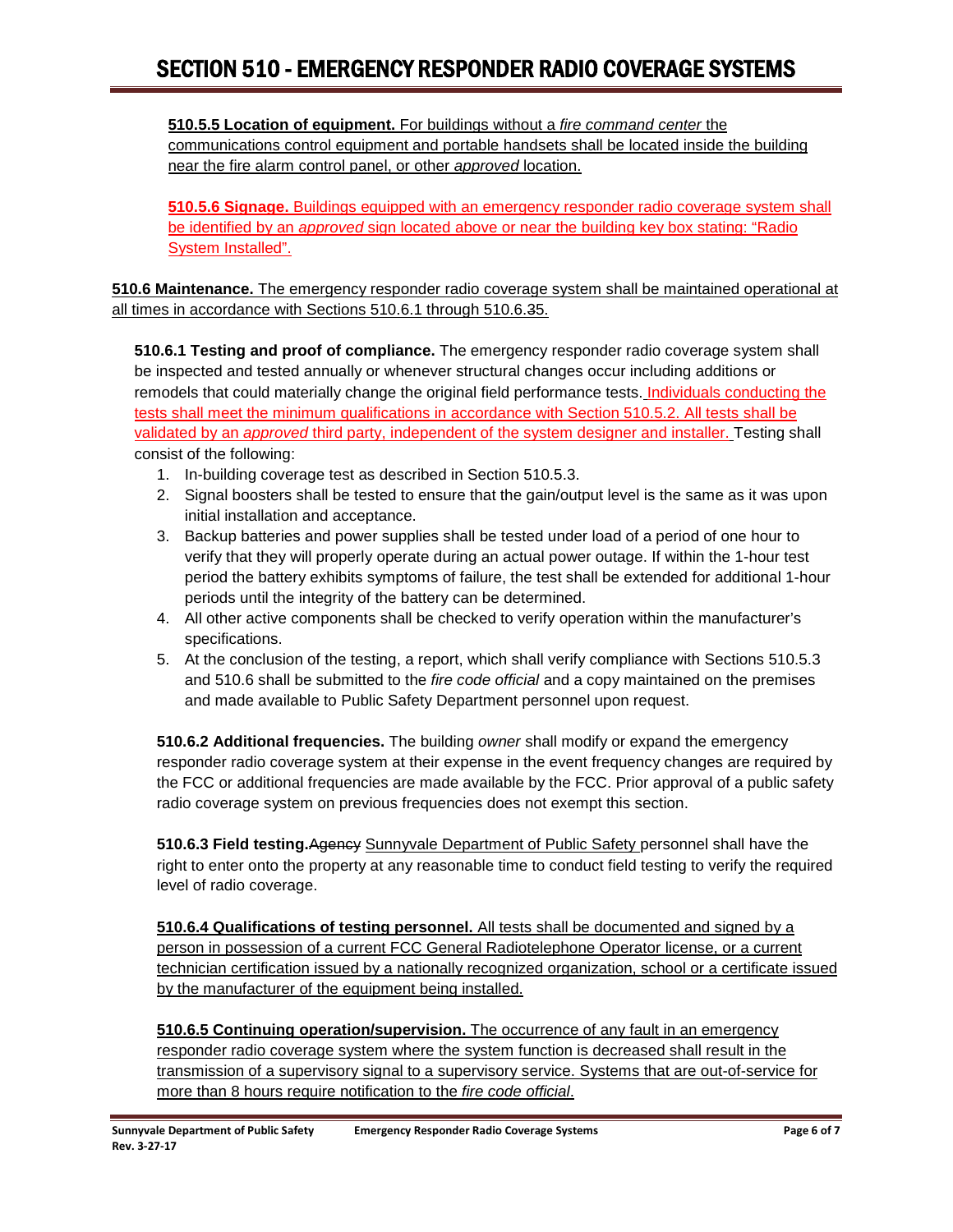**Design Details for Building Signage Required in Section 510.5.6:**



**6" x 8" Sign ½" Lettering 2" x 4" Graphic Red Background with White Letters and Graphic**

## **Radio System Installed**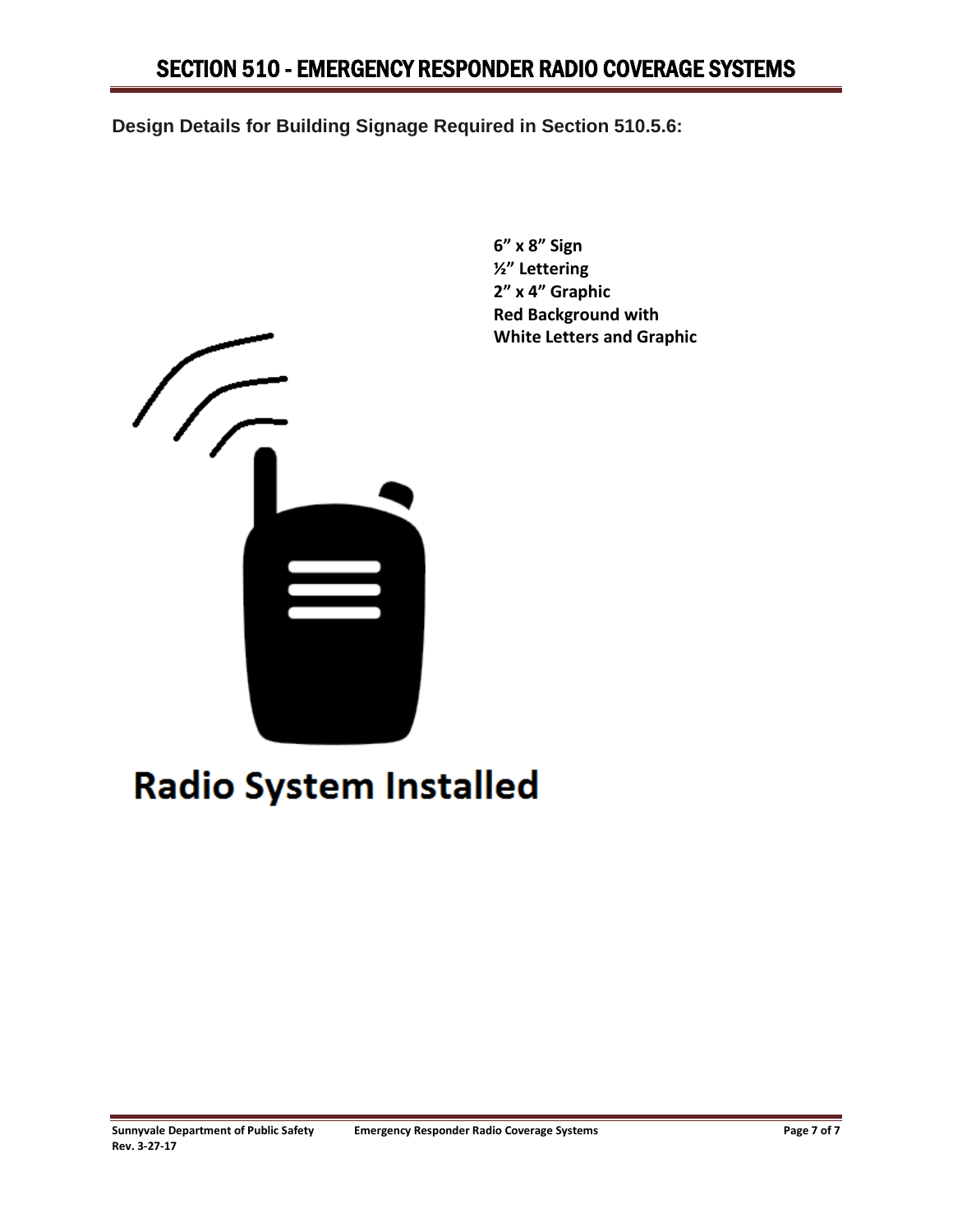#### **GENERAL**

The contractor shall apply for permits to install a new Emergency Responder Radio Coverage System (ERRCS) or to modifying an existing system. The contractor shall submit plans for the ERRCS that provide sufficient information for the City of Sunnyvale to determine appropriate equipment and materials are being utilized; the survivability of the cable pathway; and that the system meets the requirements specified in the fire code including backup power, alarms and appropriate RF signal levels.

#### **PERMITS REQUIRED**

- 1. A fire construction permit is required to install or modify emergency responder radio coverage systems. (2016 CFC 105.7.5, 510.3; 2016 NFPA 72 §24.9.1.2)
- 2. A City of Sunnyvale Building Inspection or City of Sunnyvale Building Department electrical permit for compliance with 2016 CEC is required when changes to the electrical system or panels are needed.
- 3. A City of Sunnyvale Fire Alarm permit is required when changes to the fire alarm panels are needed.

#### **PLAN REVIEW SUBMITTAL DOCUMENTS**

- The City of Sunnyvale permit application and permit fees.
- A copy of the SVRIA System Registration document and proof of registration.
- A copy of Contractors license and or system designer qualifications in accordance with 2016 NFPA 72 §10.5.1-3. The supplier and installation contractor must be qualified for the selected products and have manufacturer's certification.
- Identify the Benchmark Test Report Number on the construction permit application. The Benchmark Test Report must confirm that the ERRCS is necessary to improve radio coverage.
- Prior to submitting your Plan Review Documents to the City of Sunnyvale for the ERRCS permit, the contractor shall submit an electronic copy of the ERRCS Construction and Design plans in .PDF format for review and approval (NFPA 1221 §9.6.2.1.2; NFPA 72 §24.3.13.8.2) to the Sunnyvale Department of Public Safety approved third party company (RFSignalman).

**Please set up an account and upload your plan sets at [www.planchecker.rfsignalman.com.](http://www.planchecker.rfsignalman.com/) You may contact RFSignalman at [PlanChecker@RFSignalman.com](mailto:PlanChecker@RFSignalman.com) to coordinate submittal of your electronic plan sets.**

Allow 15 business days for plan review. Please allow 10 business days to review plans that have been resubmitted to address the reviewer's comments. After the ERRCS Construction and Design Plans have been reviewed and accepted, three sets of scaled ERRCS Construction / Design Plans shall be submitted to the City of Sunnyvale to receive the fire construction permit for the ERRCS (2016 NFPA 1221 §9.6.6). The ERRCS Construction and Design plans will include the following at a minimum:

- o Title Page with:
	- **Project name, address, and location map.**
	- Designer name, Contractor name and contact information.
	- **-** Designers FCC License number, Contractors License Number,
	- **•** Project notes
	- Statement of Compliant Installation compliance to CA fire code, NFPA and City of Sunnyvale Code and Policy
- o Site plan with north arrow, scaled or dimensioned showing the subject building and surrounding property. Site plan will include a table documenting the SVRIA Registration Number, Equipment Room ID, outdoor antenna model number, antenna gain, azimuth, ERP and distance to the donor site.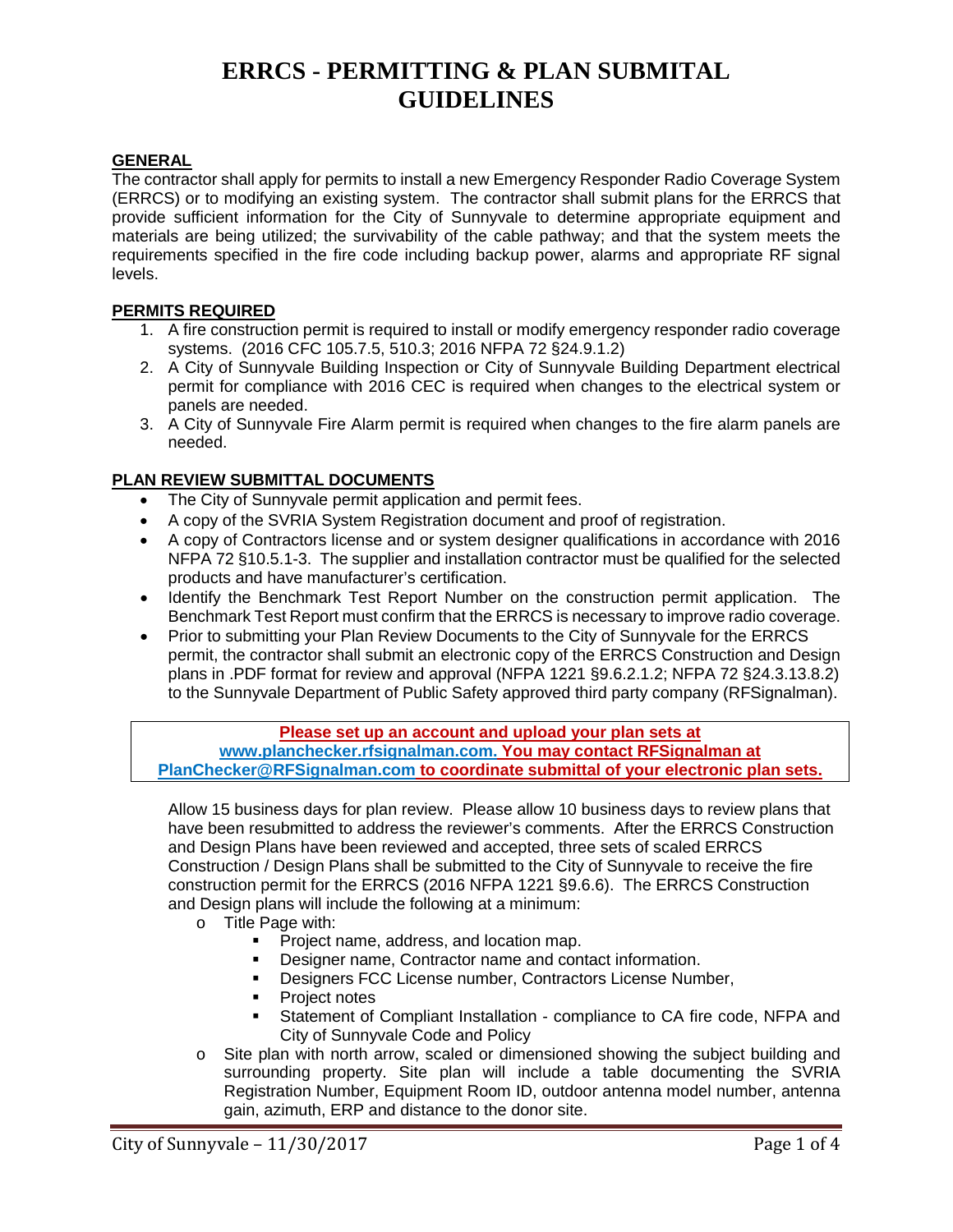- o System Diagram showing the interconnection of the whole system. Include a numbered cable list and symbol chart.
- $\circ$  Floor plan for each level of the building showing equipment, power, and antenna locations, coax routes, conduit size, and locations of any miscellaneous system components, including splitters, couplers, filters, inline amplifiers and alarm/protection equipment. All components shall be named or labeled and referenced in the contactors materials lists and power budget calculation tables.
- o A Radio coverage diagram for each level of the building showing where the signal level reaches -95dBm from each indoor antenna.
- $\circ$  Elevation and roof plans indicating the location, orientation and height above roof level of donor antenna mounts and the location of cable routes and entries. Include Detail Diagrams indicating grounding (NFPA 70; NFPA 1221 §5.8), surge protection (2016 NFPA 1221 §5.6), anchoring and cable entries in compliance with 2016 CFC Section 504.4.
- Construction details including the power budget calculations, the location of the 24hour secondary power source and an Electrical one-line diagram showing primary power, backup power and emergency power off connections. (2016 CFC 510.4.2.3; NFPA 1221 §5.5-5.10, 9.6.12).
- o Grounding and lightning protection diagram showing the antenna mount, cable, cabinet and electrical ground connections to the building ground system (2016 NFPA 1221 §5.8, 9.6.3).
- $\circ$  Construction details indicating how the ERRCS system is connected to the building fire alarm or monitoring system including a description of sequence of events associated with testing the alarms. (2016 CFC 510.4.2.4; NFPA 1221 §9.6.13). Include a Schematic drawing of alarm interconnection.
- $\circ$  Construction details for the 2-hour rated riser for the coaxial cables between the amplifier and antennas on each floor. (2016 NFPA 1221 §9.6.2.1.3; NFPA 72 §  $24.3.6.8 - 24.3.6.8.4.$
- $\circ$  Construction details for pathway survivability meeting Level 1, 2 or 3 on each of the cable extensions to the indoor mounted antennas. Plenum rated coaxial cables will be used inside buildings. Cables that are exposed to sunlight shall be UV rated and suitable for outdoor use (2016 NFPA 1221 §5.10, 9.6.2).
- o Construction details indicating how the cable is protected against physical damage in areas that have public access and on roof tops.
- o Construction details and or notes showing physical installation of equipment and panels, climate control, fire protection, security, power and lightning protection (2016 NFPA 1221; 4.10). Indicate how signal booster components and battery systems are mounted in NEMA 4-type waterproof cabinets. (2016 CFC 510.4.2.4; 2016 NFPA 1221 §4.10)
- Equipment list including manufacturer part number, description, quantity and symbol to be used on plans. Include a matrix showing FCC issued certification numbers for all electronic equipment. (2016 NFPA 1221 §9.6.11) The equipment list may be a separate document to the drawing set. Include specification sheets for:
	- o Amplifiers
	- o Antennas
	- Coaxial cables and connectors<br>○ Splitters. combiners. couplers o
	- o Splitters, combiners, couplers or any other passive components proposed.<br>
	o NEMA 4-type waterproof enclosure for repeaters, transmitters, receive
	- NEMA 4-type waterproof enclosure for repeaters, transmitters, receivers, signal booster components and battery system components.
	- o Any equipment requiring FCC certification. (2013 CFC 510.4.2.4)
	- o Backup battery and charging system or if used, generator specifications and plans.
	- o Signage "ERRCS Installed"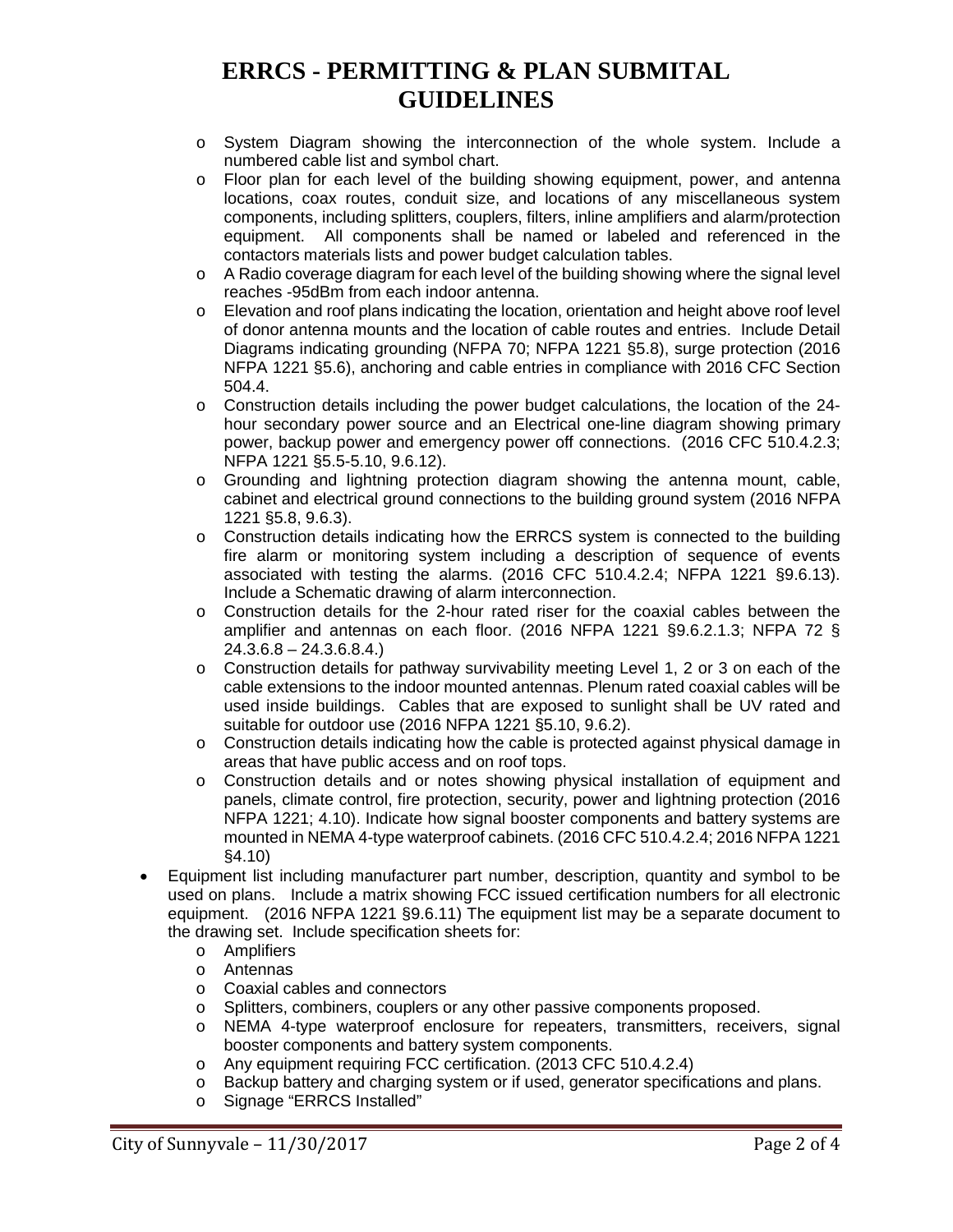#### **INSPECTION DOCUMENTATION**

The ERRCS shall not be placed on the air until final inspection by the fire code official. The contractor will request physical inspection of cable installation prior to closing ceilings and walls. A test certificate/report is required from Sunnyvale's approved third party testing company (RFSignalman) to document the operation of the ERRCS and indoor radio coverage. (2016 NFPA 72 §7.5.8.1). Prior to requesting formal Acceptance or Annual tests the contractor will have submitted to the City of Sunnyvale fire code official and will have on-site and available for the inspector to review:

- A written statement by the installing contractor that the system has been installed in accordance with the approved plans and tested in accordance with the manufactures published instructions and regulating requirements. (2016 NFPA 72 §7.5.2)
- A written statement by the fire alarm service provider / contractor that the system has been installed in accordance with the approved plans and tested in accordance with the manufacturers published instructions, 2016 NFPA 72 and other regulating requirements. (2016 NFPA 72 §7.5.2)
- A record of completion form  $(2016$  NFPA 72 §7.8.2, Figure 7.8.2(b))
- A supplementary record of completion form (2016 NFPA 72 Figure 7.8.2(i))
- As-built construction drawings.
- Equipment and software manuals.

#### **INSPECTION PROCEDURES**

- 1. Coordinate the physical inspection of the 2-hour riser and conduit installation with the Building Department prior to closing walls or ceilings.
- **2. Call the Sunnyvale approved 3rd party testing company (RFSignalman) at (916) 686-1776 to schedule Acceptance and Annual Tests. Allow 10 days to schedule the inspection service.**
- 3. Supply the required inspection documentation prior to requesting a formal Acceptance Test of the ERRCS. The City's third party testing company (RFSignalman) will schedule an Acceptance Test within 10 days after receiving the request from the Owner/Contractor.
- 4. Failure of the Acceptance Test will require that the contractor resubmit the Inspection Documentation. The retest of the ERRCS will be scheduled within 10 days after receipt of the Inspection Documentation.
- 5. The City of Sunnyvale reserves the right to inspect radio coverage at any time with reasonable notice.

#### **ACCEPTANCE TESTING** (2016 CFC 510.5.3; NFPA 1221 §11.3.9)

Acceptance testing is required to demonstrate compliance to the provisions of CFC Section 510. The Inspection/Test fees are paid to the City of Sunnyvale with the permit application and will be performed to the published Acceptance Test Procedure for SVRIA System Certification.

The two primary considerations for the Acceptance Tests are Equipment Validation (before it is placed on the air) and Coverage Validation (to document the improved coverage). The contractor will not place an amplifier on air before it is verified.

Equipment Validation will be performed with the contractor and Sunnyvale Department of Public Safety's third party testing company (RFSignalman) present to demonstrate operation of the system including; frequency settings, signal levels, gain settings, antenna isolation, alarm operation and backup power operation. The goal is to achieve the minimum power required to carry out the desired operation. The test measurement results shall be kept on file with the building owner so that the measurements can be verified during annual tests. In the event the measurement results become lost, the building owner shall be required to rerun the acceptance test to reestablish the gain values. As part of the installation, a spectrum analyzer or other suitable test equipment shall be utilized to ensure